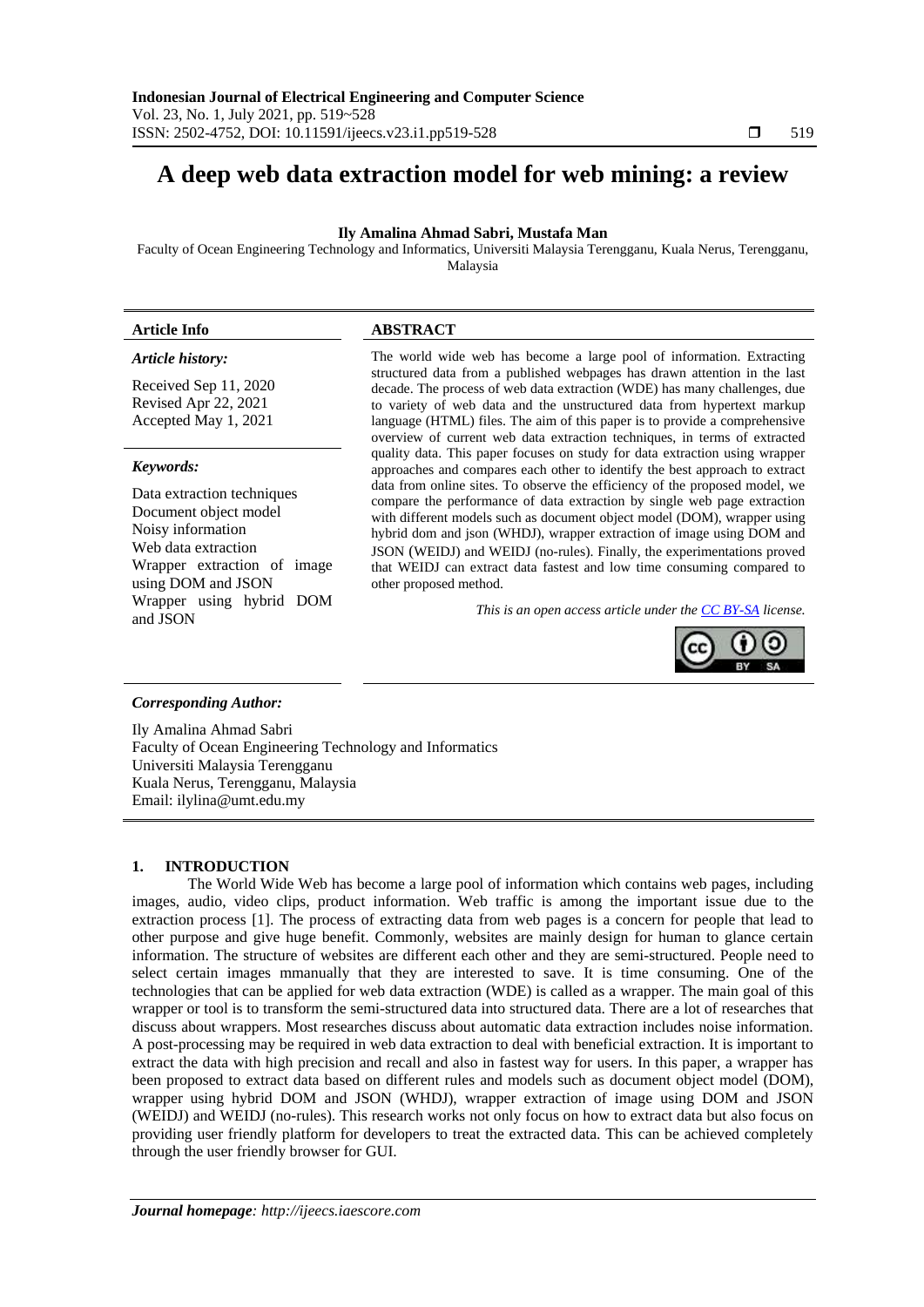Over the past new decades, numerous studies have been carried out on mining data from website or web pages and numerous techniques have been applied [2]. Many recent works tried to extract the structured information from web pages using variety of techniques such as DOM, visual segmentations or other techniques [3], [4]. Kamanwar *et al*., [5] agreed that WDE is a way of mining user's requisite figures from web pages. Nowadays, the extractor is used to extract information because web page is an ocean of data which makes browsing information as a very complex task. Normally the contents of web documents are unstructured. Web data extraction is defined as a process which use tool and wrappers as mediums to extract information from web documents in hypertext markup language (HTML) format. The noisy information such as tags, advertisements, and bannerx will be removed by wrapper.

STEM has been proposed by Fang [6] to extract structures of identifiers from the tag path of web pages. Then a suffix tree is built on top of these sequences and four refining filters are proposed to view the sections which contain unnecessary information. Pouramini *et al*, [7] proposed handle-based wrapper by using DOM tree approach. This research worked on text features. It acts as handles to mine data records from web pages. The extraction consists of textual delimiters, keywords, constants or text patterns. Polynomial algorithm has been designed to form against the page elements in two situations; mixed bottom up and topdown traverse DOM-tree. The limitation of this application is the extraction process can only be performed on the visible parts. It can not extract from the whole web pages.

TANGO was proposed by Jiménez *et al*., [8], designed to learn rules for a detailed and recallability extraction of information from semi-structured web documents. The high precision and recallability are prerequisites in the context of enterprise systems integration. It depends on on an open catalogue of types that helps to map the contents of documents into a knowledge base. Each component of web documents in DOM node is denoted by HTML, DOM, CSS, relational, and user-defined features. Research done by *et al*., [9] has proposed the deep web data extraction (DWDE) framework to provide accurate results to users based on their URLs or domains searched.

Tripathy *et al.*, [10] proposed VEDD wrapper to extract the relevant search results records (SRRs) from search engine by filtering out the noisy and redundant records. BFS was used in the beginning as it helped to re-structure the unstructured and semi-structured SSR pages which simplify the extraction process. SSR pages which in turn simplifies the extraction process. Derouiche *et al,* [11] proposed object runner technique called wrapper inference that processes the extraction and integration automatically of complex structured data. The extraction process was done in two stages; automatic annotations and extraction template constructions.

XWRAP, a wrapper based on DOM tree was developed by Liu *et al.*, [12]. It consists of four components; syntactical structure normalization, information extraction was used for deriving rules, code generation was used for generating the wrappers programs, testing and packing used for validation. OLERA was developed by Chang *et al.,* [13]. It produced extraction rules from semi-structured web pages without considering the training datas. It was designed with visualization supports. However, the technique was represented by its sensitivity to the ordering information. There were also probabilities in the failure of extraction process, if templates for each attribute were similar.

Liu *et al.*, [14] proposed MDR. It was a fully automated system to identify data records in webpages. The application of this technique obliged all data to have same parents and multiple data records to have similar structures. The drawback of this approach was its disability to extract individual fields. VIPS was proposed by Cai Yu *et al.,* [15] and Cai *et al*., [16]. It was a combination of two techniques; parsing of HTML in DOM tree and web page layout analysis using visual cues. The experiments clearly showed that vision-based web page content structure was very helpful in detecting and filtering out noisy and irrelevant information. Although this research proved good compliances to the multiple data regions of deep webs for data extraction, it still restricted by its incapability it completely removing noise.

Crescenzi *et al.,* [17] developed RoadRunner. This tool enabled data extraction through the use of automatically generated wrappers. It was based on the similarities and differences between the webpages. The advantage of Road Runner is that it had no prior knowledge about the schema of the webpages and its ability in handling nested structures of contents. The limitations were its disability in managing disjunction cases and errors in the input documents, thus affecting it's effectiveness. IEPAD, a system that automatically discovered extraction rules from web pages [18]. This system can identify record boundaries from repeated pattern mining and multiple sequence alignments. The advantage of this technique is the extraction of information involves no human efforts and content dependent heuristics. The limitation of this tool was its poor ability in dealing with complex and nested structured data.

Hsu *et al.,* [19] developed SoftMealy as web data extraction tool. This tool applied contextual rules and finite state tranducers (FST) technique which comprised body tranducers and tuple transducer. The body tranducers extracted the parts of the web contents that contain tuple. Then, tuple tranducers iteratively extracted the tuples. This technique however was not able to generalize overseen separators. TSIMMIS was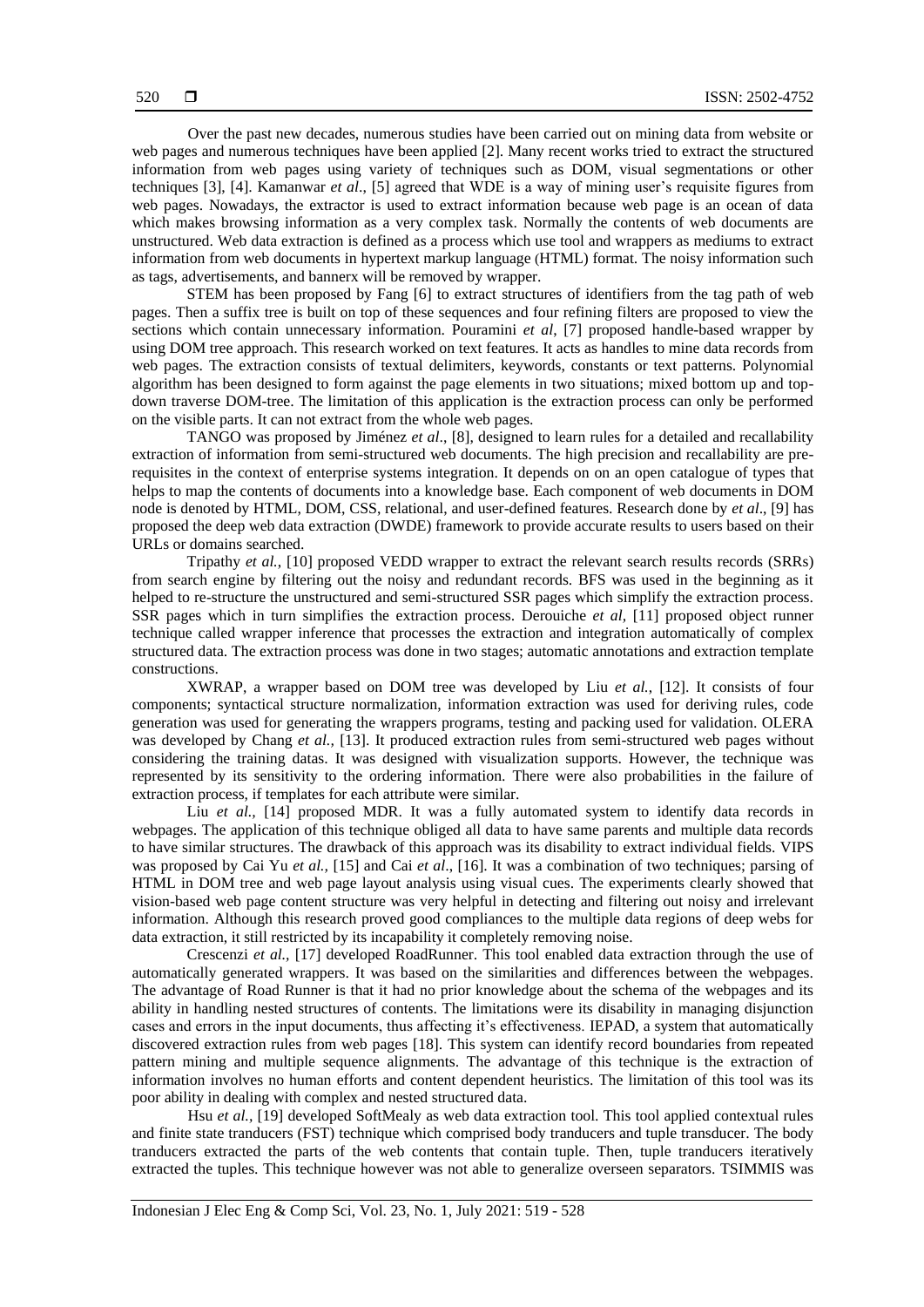an extractor that extracts data using extractor from WWW contents then converted the extracted information into a structured format before storing it into database [20]. The relevant data is retrieved in object exchange model (OEM) format.

Web data extraction system is a software application that can retrieve relevant information such as text, images, audio and many others from web sources [21]. This application usually cooperates with web sources and mining the relevant information to be stored. The mining contents consist of origins in the HTML web pages and can be post-processed, transformed to the most suitable structured format and stored for advance purpose. DOM can be applied directly to discover the required information from HTML documents. Abidin *et al.*, [22] constructed DOM tree structure on the preliminary step. Then, unnecessary nodes such as script, style need to be filtered. Classification process is vital to the search classes of multimedia data. Data for media will be recognized when the parser found word "src=" in the data structure. Finally multimedia data can be extracted. However, it has been found that large amount of processing times are required for the extraction of web pages which consists large size of HTML structures. Besides that, all images will be extracted without considering repetitive files. Thus WEIDJ model is proposed to overcome the limitations of DOM model in extracting images. Table 1 summarizes web data extraction tools.

The motivation for this research originates from previous works on techniques and methodologies of locating and extracting data from various web pages of different sites. These data can be very beneficials and useful for managerial information. The extracted information is merged into the multimedia database and can be used to fulfill new queries in the next stage of data mining. The main contribution of this research work is the development of the web data extraction model using hybrid approaches for images extraction and details revealation of its information. This model is expected to enables an effective image's extraction by specifically disclose only related parts, simultaneously results in a reduced extraction's times. This paper is structured as follows; In the following Section 2, this paper presents the research method to address the extraction issues. Then, we will show the performance of proposed tool in Section 3 which presents result and analysis and finally in Section 4, the conclusion is discussed.

| (Author, year)                        | Tools                | Model                           |
|---------------------------------------|----------------------|---------------------------------|
| Fang, Xie, Zhang, Cheng and Zhang [6] | <b>STEM</b>          | <b>Suffix Tree Based Method</b> |
| Pouramini, Khaje Hassani and Nasiri   | Handle-based Wrapper | <b>DOM</b> Tree                 |
| [7]                                   |                      |                                 |
| Jiménez and Corchuelo [8]             | <b>TANGO</b>         | <b>DOM</b>                      |
| Chitra and Aysha Banu [9]             | <b>DWDE</b>          | Tag based Feature               |
| Tripathy, Joshi, Thomas, Shetty and   | <b>VEDD</b>          | - DOM Tree                      |
| Thomas [10]                           |                      | Breadth First Search (BFS)      |
| Derouiche, Cautis and Abdessalem      | ObjectRunner         |                                 |
| [11]                                  |                      |                                 |
| Liu, Pu and Han $[12]$                | <b>XWRAP</b>         | <b>DOM</b> Tree                 |
| Chang and Kuo [13]                    | <b>OLERA</b>         |                                 |
| Liu, Grossman and Zhai [14]           | <b>MDR</b>           |                                 |
| Cai, Yu, Wen and Ma [15]              | <b>VIPS</b>          | <b>DOM</b> Tree                 |
|                                       |                      | - Visual Cues                   |
| Crescenzi, Mecca and Merialdo [17]    | Road Runner          |                                 |
| Chang and Lui [18]                    | <b>IEPAD</b>         | Pattern Discovery               |
| Hsu and Dung [19]                     | SoftMealy            |                                 |
| Hammer, Garcia-Molina, Cho, Aranha    | <b>TSIMMIS</b>       | Object Exchange Model (OEM)     |
| and Crespo [20]                       |                      |                                 |

Table 1. Web data extraction tools

#### **2. RESEARCH METHOD**

The basic concepts of data extraction process must consist of data, selection, transformation and knowledge. In the preliminary step, users need to know the types of data that they are extracting either texts, images, videos or others. This selection of data must be done earlier because each data has their own sources and extracting models. After the selection of the type of data has been done, the following process are abstracting and transforming the selected data into tabular format using specific approaches which need to be fully understood prior to develop a wrapper.

Wrappers are tools that have been developed using specific techniques or models. This tool can be used to extract images automatically. The wrapper can be categorized into two main components. The first component involves the insertion of web address,"URL" of web page. It comprises the parsing of the HTML web page and converting them to DOM tree structure. This conversion is significant to understand the structure of HTML pages in tree environment. This method is useful in handling the structure of data, whether it is structured, semi-structured or unstructured. The second part is related to the knowledge based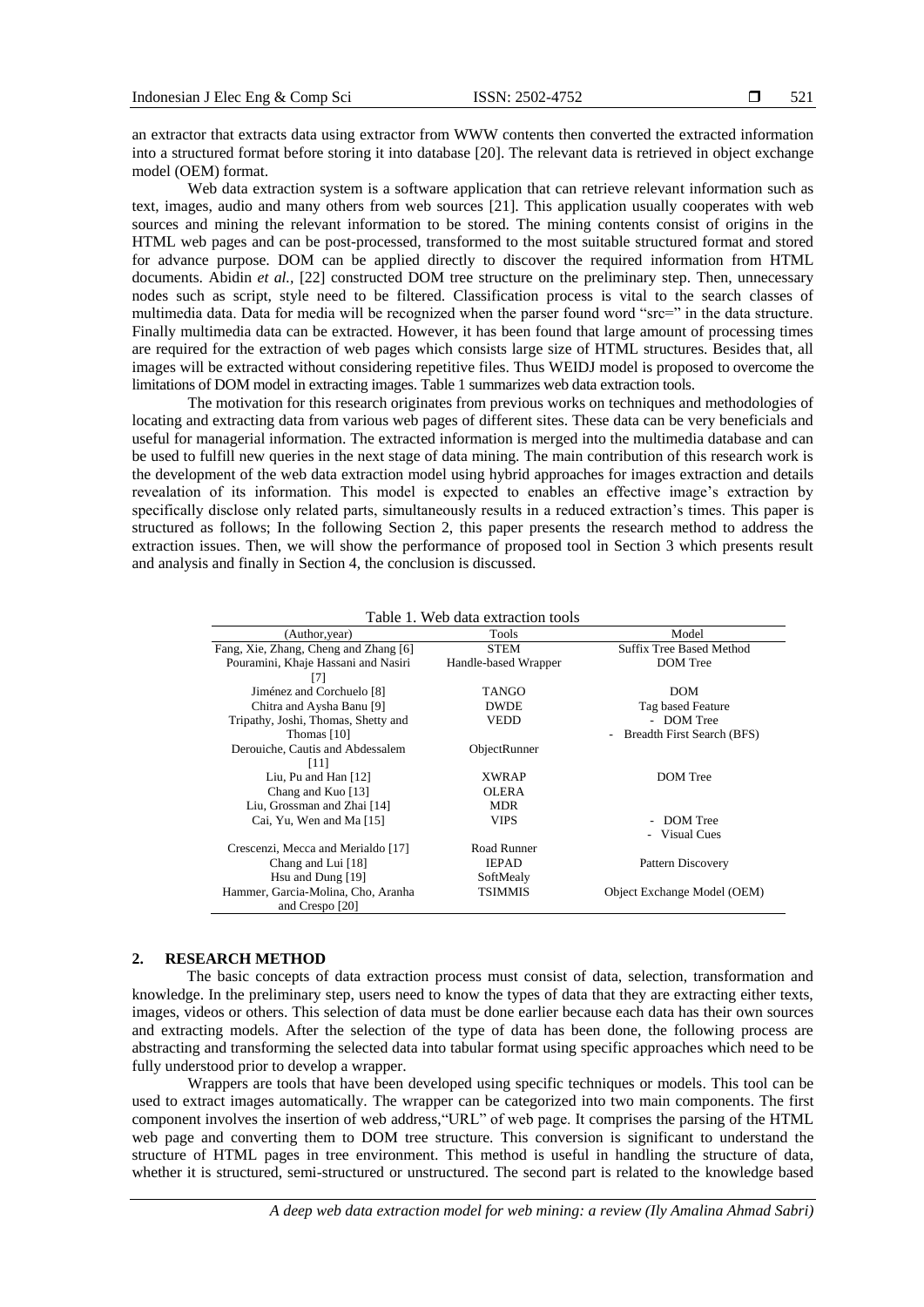construction. The extraction techniques that are been applied in this research work are DOM, hybrid model of DOM and JSON (WHDJ) and hybrid model of DOM, JSON and visual segmentation (WEIDJ). Figure 1 shows general models for three web data extraction models; DOM [23], WHDJ[24] and WEIDJ [25].



Figure 1. General model

#### **3. RESULTS AND ANALYSIS**

For experimental works, several samples of WWF web pages were taken and the extraction of contents was performed on the sampled data using HTML source files. This file contains the information of the images which are going to be extracted. Figure 2 shows sample extractor specification of file. List of commands consist of images and image's URL can be seen in the brackets '{' and '}'. Most of the images are in .jpg format file. WEIDJ is capable in extracting images of various formats such as .jpg, .gif, .bmp and others.

JavaScript Object Notation, also known as JSON is syntax for saving and swapping data. JSON has more benefit that can impress the user. This technology enables users easy to understand and get the the important text in order transmitting data objects. It is the best choice for storage and it also enabled a speedy response to information queries. The output can be ranged from simple to complex structure and highly nested. \$json\_url\_path is used as constructor to inform the JSON data set to include the nested structures of JSON object. In first step, URL needs to be declared as json path. Then, 'src' value needs to be specified as path. This is very important in order to find the information of images from the image nested structure. Figure 3 shows the structure of extracted information, which has been organized in structured ways and displayed in table formats [26]. The extraction process in this example was performed by table definitions. The initial command \$json\_URL gets the contents of the source file or web address whose *URL* is given in ['*URL*']. After the file has been fetched, the contents will be detailed into specific criteria such as \$no, \$img\_URL, image, \$size\_in\_bytes and \$total\_time\_load\_page. The extraction information will be denoted in table representation.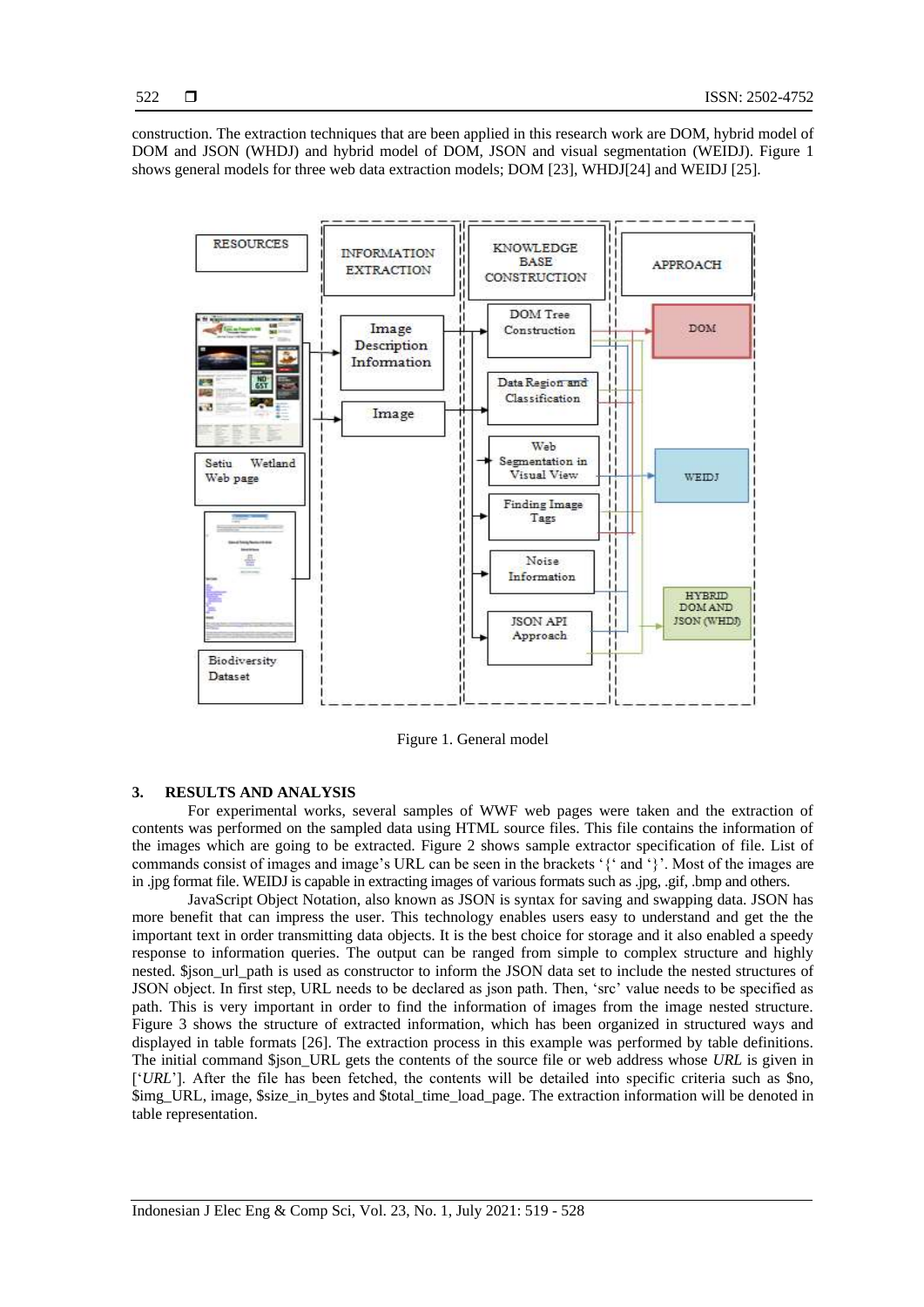ł

523







Figure 3. The extracted information in JSON format

In addition to the basic capabilities of WEIDJ, our extractor also provides several other useful and user's friendly features. One of them is the queries to the saved images are provided. Figure 4 shows collection of images that have been saved in single multimedia database. These images can be queried from database for beneficial purpose. Thus, it can be used for further purpose such as generation of reports, analysis.

Images that have been selected will be stored in multimedia database. The images are succesfully saved in database. There are two options that can be selected by users for saving images into multimedia database either in automatic or manual. JSON as a standard module could accept any data structure and turn them into a representation of string. Figure 5 shows images that succesfully extracted and represent in JSON format. The advantages using JSON is faster and it is very easy to use.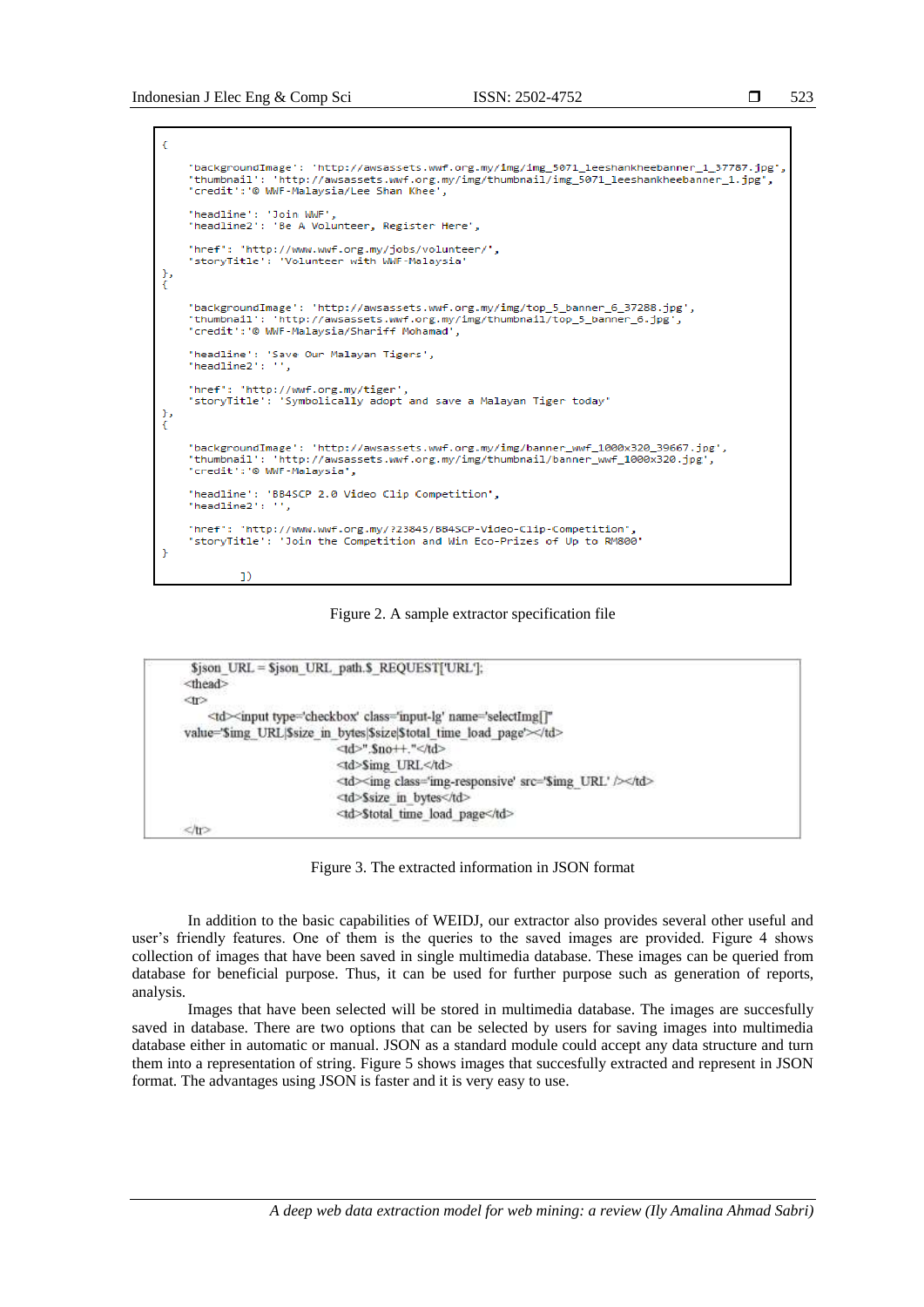

Figure 4. Images retrieved from database

| C : @ locahost/modulL/modul2/output.json                                                                                                                                                                                                                                                                                                                                                                                                                                                                                                                                                                                                                                                                                                                                                                                                                                                                                                                                                                                                                                                                                                                                                                                                                                                                                                                                                                                                                                                                                                                                                                                                                                                                                                                                                                                                                                                                                                                                                                                                                                                                                                                                                                                                                                                                                                                                                                                                                                                                                                                                                                                                                                                                                                                                                                                                                                                                                                                                                                                                                                                                                                                                                                                                                                                                                                                                                                                                                                                                                                                                                                                                                                                                                                                                                                                                                                                                       |  |
|----------------------------------------------------------------------------------------------------------------------------------------------------------------------------------------------------------------------------------------------------------------------------------------------------------------------------------------------------------------------------------------------------------------------------------------------------------------------------------------------------------------------------------------------------------------------------------------------------------------------------------------------------------------------------------------------------------------------------------------------------------------------------------------------------------------------------------------------------------------------------------------------------------------------------------------------------------------------------------------------------------------------------------------------------------------------------------------------------------------------------------------------------------------------------------------------------------------------------------------------------------------------------------------------------------------------------------------------------------------------------------------------------------------------------------------------------------------------------------------------------------------------------------------------------------------------------------------------------------------------------------------------------------------------------------------------------------------------------------------------------------------------------------------------------------------------------------------------------------------------------------------------------------------------------------------------------------------------------------------------------------------------------------------------------------------------------------------------------------------------------------------------------------------------------------------------------------------------------------------------------------------------------------------------------------------------------------------------------------------------------------------------------------------------------------------------------------------------------------------------------------------------------------------------------------------------------------------------------------------------------------------------------------------------------------------------------------------------------------------------------------------------------------------------------------------------------------------------------------------------------------------------------------------------------------------------------------------------------------------------------------------------------------------------------------------------------------------------------------------------------------------------------------------------------------------------------------------------------------------------------------------------------------------------------------------------------------------------------------------------------------------------------------------------------------------------------------------------------------------------------------------------------------------------------------------------------------------------------------------------------------------------------------------------------------------------------------------------------------------------------------------------------------------------------------------------------------------------------------------------------------------------------------------|--|
| "Images": [("src":"http:\/\/\/\/didiae5goowtol.cloudfront.net\/_skins\/pandaorg3\/img\/logo.png"},<br>["src":"http:\/\/\/\/dikjvfsq8j7onh.cloudfront.net\/img\/5_900x600_24044.jpg"},("src":"http:\/\/\/\/ulkjvfsq8j7onh.cloudfront.net\/img\/06_900x600_24046.jpg"),<br>"src":"http:\/\/\/\/dikfvfsqBj7onh.cloudfront.nat\/img\/07_900x680_24848.jpg"},{"src":"http:\/\/\/\/dikfvfsqBj7onh.cloudfront.nat\/img\/08_900x680_24850.jpg"},<br>"src":"http:\/\/\//dikjvfsq8j7onh.cloudfront.net\/img\/09 900x600_24052.jpg"},{"src":"http:\/\/\/\/dikjvfsq8j7onh.cloudfront.net\/img\/10 900x600_24054.jpg"},<br>"src":"bttp:\/\/\/\/dikjvFsq8j7ovb.cloudfront.net\/lmg\/11_900_x_600_24056.jpg"},{"src":"http:\/\/\/\/dikjvFsq8j7och.cloudfront.net\/lmg\/12_900v500_24058.jpg"},<br>["urc":"http:\/\/\/\/dikfyfsq8j7onh.cloudfront.nat\/img\/L3_988x680_24888.jsg"},{"src":"http:\/\/\/\/dikfyfsq8j7onh.cloudfront.nat\/img\/16_988x688_24862.jsg"},<br>["src":"http:\/\/\/\/idlkjvfsqBj7cnh.cloudfront.net\/img\/17 900 m 000 24004.jpg"},{"src":"http:\/\/\/\/dlkjvfsqBj7cnh.cloudfront.net\/img\/18 900xd00 24006.jpg"},<br>["src":"http:\/\/\/\/dikjvfsqBj7onh.cloudfront.net\/img\/19_900x600_24068.jpg"},{"src":"http:\/\/\/dikjvfsqBj7onh.cloudfront.net\/img\/20_900x600_24070.jpg"},<br>["src":"http:\/\/\/\/dikjvfsqBj7onh.cloudfront.nat\/img\/2_008x680_1_24072.jpg"},("src":"http:\/\/\/\/dikjvfsqBj7onh.cloudfront.nat\/img\/84_900_x_600_1_24076.jpg'<br>"src":"http:\/\/\/\/dikfxfsqBj7onh.cloudfront.net\/img\/3_900x600_1_24874.jpg"},{"src":"http:\/\/\/dikjvfsq8j7onh.cloudfront.net\/img\/01_1_24841.jpg"},<br>["src":"http:\/\/\/\/djkjvfsqBj7ovh.cloudfront.net\/img\/02_4_24B61.jpg"},{"src":"http:\/\/\/djkjvfsqBj7ovh.cloudfront.net\/img\/03_1_24B63.jpg"},<br>["src":"http:\/\/\/dikjvfsqBj7onh.cloudfront.net\/img\/04_1_24865.jpg"),("src":"http:\/\/\/dikjvfsqBj7onh.cloudfront.net\/img\/05_1_24B67.jpg"),<br>["src":"http:\/\/\/\/dikjvfsq8j7onh.cloudfront.net\/img\/06_24009.jpg"},{"src":"http:\/\/\/\/dikjvfsq8j7onh.cloudfront.net\/img\/07_1_24877.jpg"},<br>("src":"http:\/\/\/\/djkjvfsqBj7onb.cioudfront.net\/img\/08_1_24B79.jpg"},{"src":"http:\/\/\/\/djkjvfsqBj7onh.cloudfront.net\/img\/09_1_24B81.jpg"},<br>"src":"http:\/\/\/\/dlkfvfsqBj7onh.cloudfront.net\/img\/10_24883.jpg"},{"src":"http:\/\/\/\/dlkfvfsqBj7onh.cloudfront.net\/img\/11_24885.jpg"},<br>"arc":"http:\/\/\/\/dikfvfsqBf7onh.cloudfront.net\/img\/13_24889.jpg"},{"src":"http:\/\/\/dikfvfsqBf7onh.cloudfront.net\/img\/14_1_24899.jpg"},<br>["src":"http:\/\/\//\/dikjvFsq8j7onh.cloudfront.net\/img\/i5_i_20001.jpg"},("src":"http:\/\/\/\/dikjvFsq8j7onh.cloudfront.net\/img\/i6_i_20003.jpg"},<br>"src":"http:\/\/\/\/dikfvfsqBj7onh.cloudfront.net\/img\/iJ_1_24905.jpg"},{"src":"http:\/\/\/\/dikfvfsqBj7onh.cloudfront.net\/img\/20_24909.jpg"},<br>["src";"bttp:\/\/\/dlkfyfsqBj7ovh.cloudfront.net\/img\/20_24911.jpg"};{"src":"http:\/\/\/\/dlkfvfsqBj7onh.cloudfriont.net\/img\/18_2_24925.jpg"};<br>"src":"http:\/\/\/\/dikjvfsqBj7onh.cloudfront.net\/img\/12_3_24929.jpg"},{"src":"http:\/\/\/\/dikjvfsqBj7onh.cloudfront.net\/img\/07_done_20292.jpg"},<br>"src":"http:\/\/\/\dlkjvfsq&j7onh.cloudfront:net\/img\/08 done 1 28388.jpg"},("src":"http:\/\/\/\/dlkjvfsq&j7onh.cloudfront.net\/img\/06 done 2 28294.jpg"},<br>{"src";"http:\/\/\///dikjvfsqBj7onh.cloudfront.net\/img\/11_done_1_28310.jpg"},{"src":"http:\/\/\/\/dikjvfsqBj7onh.cloudfront.net\/img\/13_done_1_28328.jpg"},<br>{"src":"http:\/\/\/\/dikjvfsqBj7onh.cloudfront.net\/img\/12_done_1_28312.jpg"},{"src":"http:\/\/\/\/dikjvfsqBj7onh.cloudfront.net\/img\/done_28428.jpg"},<br>["src":"http:\/\/\/\/dikjvfsqBj7snh.cloudfront.net\/img\/output_img_0824_fong_gjh_28408.jpg"},<br>{"src":"http:\/\/\/\/dikjvfsq8j7onh.cioudfront.net\/img\/oxtpst_img_4727_lauchingfong_amanjaya_fr_28432.jpg"}]} |  |

Figure 5. JSON format

The experimentation for deep web, the web data extraction is performed by considering the size and different level of images [27]. This experiment has been conducted with regards to former works done by [16] to compare the performances of extraction process. The image extraction has been extracted in three ways:

- a) The extraction of images in general way
- b) The extraction of images by considering the size of images in two parts; 50\*50 pixels and 128\*128 pixels.
- c) The extraction of images is tested randomly at different levels; 5 pages, 10 pages, 15 pages, 20 pages, 25 pages and 30 pages.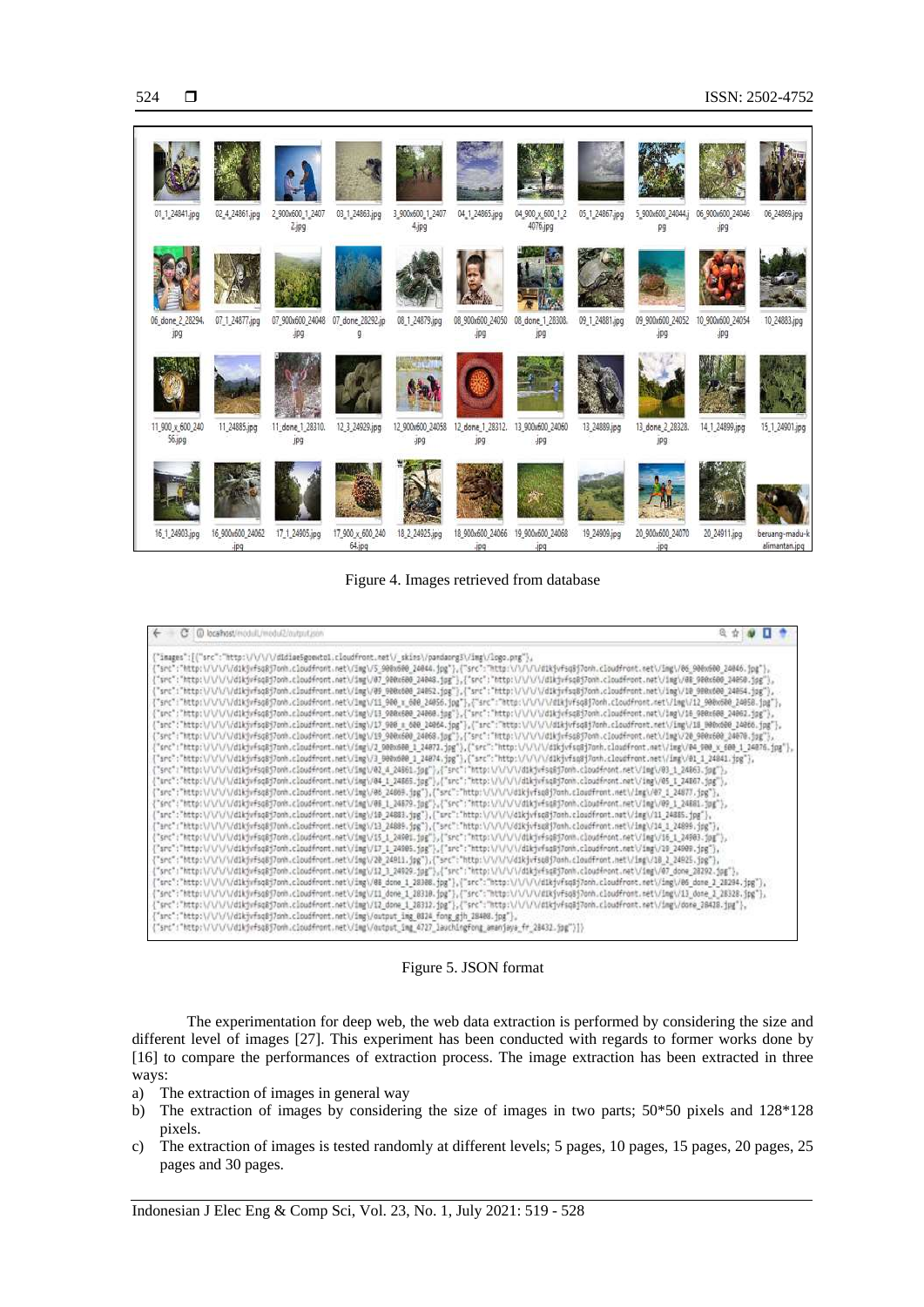In this paper, we discuss the result of deep web data extraction by extraction of images that has been tested randomly for 30 pages as shown in Tables 2 and 3 and by considering two parts of extraction pixels; 50\*50 pixels and 128\*128 pixels. Table 4 shows the percentage of time extraction regarding to Table 4(a) and (b). From this table, we can see that the percentage of time extraction for WEIDJ and WEIDJ-no rules is lower compared to image extraction using DOM and WHDJ. This performance can prove that the extraction semi-structured data using WEIDJ is fastest compared to others.

#### Table 2. Performance of image extraction by web pages (30 URL) for DOM and WHDJ

| <b>Benchmark</b>                    | <b>DOM</b>  |           |          |           | WHDJ  |           |          |           |
|-------------------------------------|-------------|-----------|----------|-----------|-------|-----------|----------|-----------|
|                                     | Image found | Image     | Image    | Time      | Image | Image     | Image    | Time      |
|                                     |             | retrieved | filtered |           | found | retrieved | filtered |           |
| amnh.org                            | 1662        | 611       | 1051     | 3845.7278 | 1077  | 578       | 499      | 2457.5042 |
| ocean.si.edu                        | 687         | 610       |          |           | 77    | 751.5967  | 62       | 715.2595  |
| iucn.org                            | 289         | 251       | 38       | 683.3783  | 227   | 191       | 36       | 509.2624  |
| endangeredspecies international.org | 77          | 43        | 34       | 158.5747  | 59    | 43        | 16       | 116.4149  |
| wwf.org.my                          | 492         | 375       | 117      | 503.206   | 460   | 371       | 89       | 462.0894  |

Table 3. Performance of image extraction by web pages (30 URL) for WEIDJ and WEIDJ (no-rules)

| <b>Benchmark</b>                   |       |           | <b>WEIDJ</b> | $WEIDJ(no-rules)$ |                 |          |
|------------------------------------|-------|-----------|--------------|-------------------|-----------------|----------|
|                                    | Image | Image     | Image        | Time              | Image retrieved | Time     |
|                                    | found | retrieved | filtered     |                   |                 |          |
| amnh.org                           | 249   | 204       | 45           | 100.272           | 5430/1691       | 510.6992 |
| ocean.si.edu                       | 379   | 366       | 13           | 82.7162           | 691/676         | 254.8985 |
| iucn.org                           | 118   | 101       | 17           | 108.7956          | 819/274         | 208.7372 |
| endangeredspeciesinternational.org | 277   | 105       | 172          | 47.4335           | 427/401         | 38.9521  |
| wwf.org.my                         | 371   | 276       | 94           | 94.9288           | 495/461         | 77.9276  |

Table 4. Performance of Image extraction by percentage for 30 URL

|           |          | WHDJ      |          | <b>WEIDJ</b> |          | WEIDJ-no rules |            |
|-----------|----------|-----------|----------|--------------|----------|----------------|------------|
| Time      | Percenta | Time      | Percenta | Time         | Percenta | Time           | Percentage |
|           | $ge\%$   |           | ge %     |              | ge %     |                | %          |
| 3845.7278 | 55.6     | 2457.5042 | 35.5     | 100.272      | 1.5      | 510.6992       | 7.4        |
| 751.5967  | 42       | 715.2595  | 40       | 82.7162      | 4        | 254.8985       | 14         |
| 683.3783  | 45       | 509.2624  | 34       | 108.795      | 7.2      | 208.7372       | 13.8       |
|           |          |           |          | 6            |          |                |            |
| 158.5747  | 43.9     | 116.4149  | 32.2     | 47.4335      | 13.1     | 38.9521        | 10.8       |
|           |          |           |          |              |          |                |            |
| 503.206   | 44.2     | 462.0894  | 40.6     | 94.9288      | 8.35     | 77.9276        | 6.85       |
|           |          | DOM       |          |              |          |                |            |

To give better visualization for users, Figure 6 shows the performance of time for each model in extracting images for WWF website (refer to Table 4). From this figure, we can see that time performance of Document Object Model is 44% which is contributing longer than other models. This is because the model needs to check the images for each node one by one before extracting all images from this website. The wrapper hybrid DOM and JSON (WHDJ) has been proposed to overcome the limitation of DOM. The results show the hybrid model, combination of DOM and JSON (40%) is success. However, although the time has been reduced but there are certain images that can not been extracted. That is the weakness of WHDJ. So, in this research work we proposed a new hybrid model which is combination of the visual segmentation and handling noisy images can be detected to ensure that only beneficial images can be retrieved. The definition of noisy images is the images that may contains of logo, repetition of images and many more. This is because web, despite acts as large repositories of knowledge, it undeniably also contains noisy information. Noisy information can degrade the performances of data extractions. WEIDJ is proposed in order to overcome the limitation of extracting beneficial images and remove noisy images to ensure it can extract images in fastest way. From this figure, the percentage of WEIDJ in extracting images is quite fastest (8%). WEIDJ No-rules is implementing similar technique in WEID model but this model will retrieve all types ofimages inclusing noisy images.

Table 5 and 6 shows image extraction for deep web that have sample size of image between 50x50 and 128x128. The reason the extraction has been experimented in between this two size is because the beneficial image size normally in rage 128x128 but the noisy images such as header, logo and so forth is in 50x50 pixels.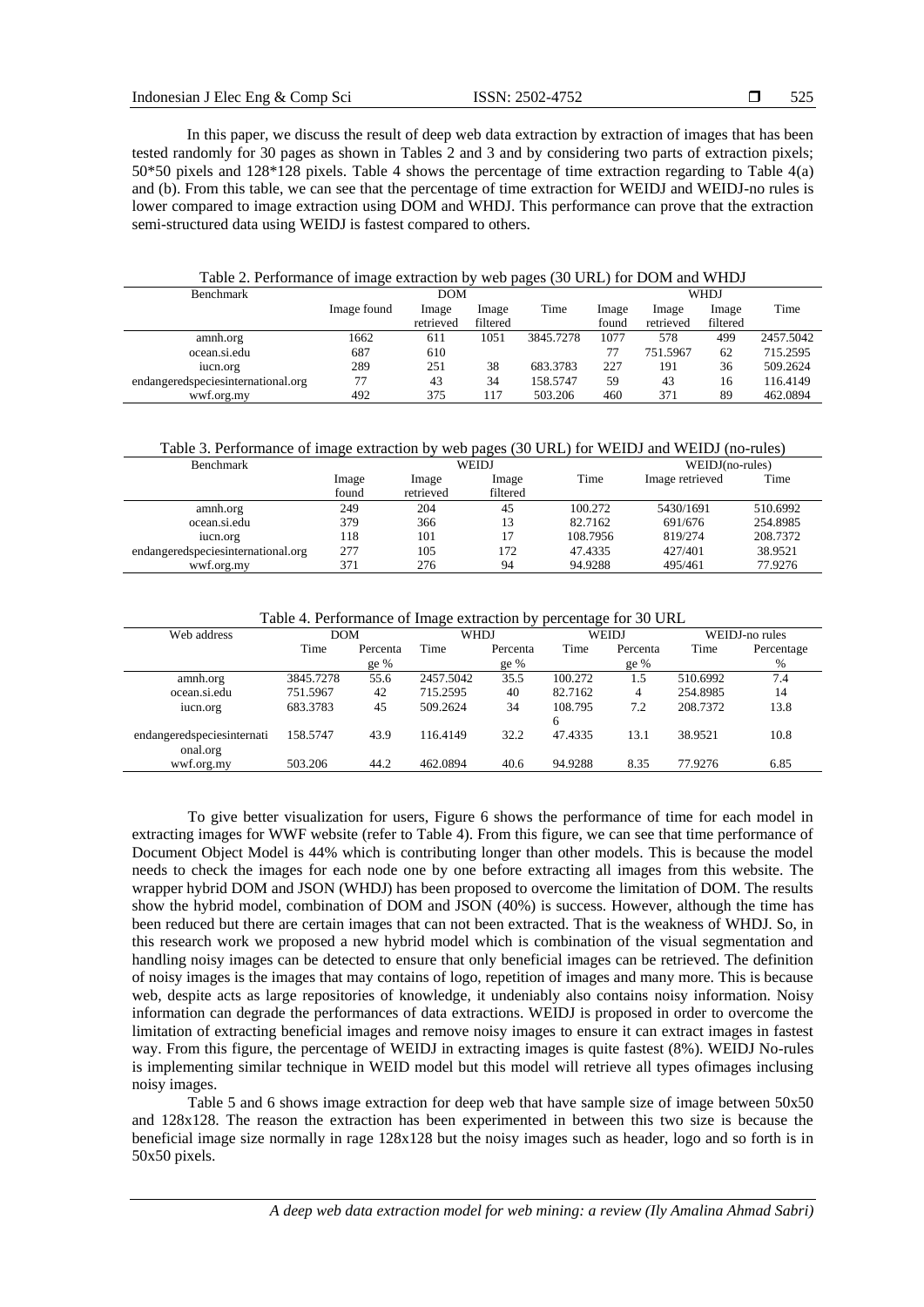## Percentage % of Time Performance for **Different Models in Extracting Images**





| Benchmark                          |            |           | <b>DOM</b>              |              |            |
|------------------------------------|------------|-----------|-------------------------|--------------|------------|
|                                    | Link Found | Img found | Img retrieved           | Img filtered | Time       |
| amnh.org                           | 132        | 4881      | 2125                    | 2756         | 10556.2238 |
| ocean.si.edu                       | 97         | 1966      | 1610                    | 356          | 2319.4244  |
| jucn.org                           | 96         | 999       | 811                     | 188          | 1979.6851  |
| endangeredspeciesinternational.org | 30         | 394       | 288                     | 96           | 865.8827   |
| wwf.org.my                         | 142        | 1803      | 1374                    | 429          | 1900.9394  |
|                                    |            |           | <b>WHDJ</b>             |              |            |
| amnh.org                           | 132        | 4013      | 2028                    | 1985         | 8778.3747  |
| ocean.si.edu                       | 97         | 1705      | 1505                    | 200          | 2076.7548  |
| jucn.org                           | 96         | 707       | 596                     | 111          | 1625.4596  |
| endangeredspeciesinternational.org | 30         | 300       | 269                     | 31           | 534.6634   |
| wwf.org.my                         | 142        | 1626      | 1370                    | 256          | 1385.7157  |
|                                    |            |           | <b>WEIDJ</b>            |              |            |
| amnh.org                           | 132        | 1521      | 1385                    | 136          | 457.7495   |
| ocean.si.edu                       | 96         | 836       | 803                     | 33           | 312.985    |
| iucn.org                           | 96         | 340       | 310                     | 30           | 308.6347   |
| endangeredspeciesinternational.org | 30         | 262       | 102                     | 160          | 26.4048    |
| wwf.org.my                         | 143        | 1311      | 1059                    | 251          | 318.2913   |
|                                    |            |           | <b>WEIDJ</b> (no Rules) |              |            |
| amnh.org                           |            |           |                         | 7339/4921    | 928.7615   |
| ocean.si.edu                       |            |           |                         | 3832/1972    | 580.42     |
| jucn.org                           |            |           |                         | 1952/1011    | 660.984    |
| endangeredspeciesinternational.org |            |           |                         | 427/401      | 36.8205    |
| wwf.org.my                         |            |           |                         | 3672/1907    | 573.7713   |

Table 5. Performance of image extraction for deep web (Size 50\*50)

### Table 6. Performance of image extraction for deep web (Size 128\*128)

| Benchmark                          |            |           | <b>DOM</b>              |              |            |
|------------------------------------|------------|-----------|-------------------------|--------------|------------|
|                                    | Link Found | Img found | Img retrieved           | Img filtered | Time       |
| amnh.org                           | 133        | 4920      | 839                     | 4081         | 13709.2253 |
| ocean.si.edu                       | 97         | 2007      | 404                     | 1603         | 3244.0467  |
| jucn.org                           | 96         | 998       | 493                     | 505          | 2980.6396  |
| endangeredspeciesinternational.org | 30         | 394       | 78                      | 316          | 808.1518   |
| wwf.org.my                         | 143        | 1818      | 307                     | 1515         | 1621.6796  |
|                                    |            |           | <b>WHDJ</b>             |              |            |
| amnh.org                           | 134        | 4124      | 822                     | 3302         | 12223.65   |
| ocean.si.edu                       | 98         | 1681      | 404                     | 1277         | 1888.9131  |
| jucn.org                           | 97         | 790       | 523                     | 267          | 1772.138   |
| endangeredspeciesinternational.org | 30         | 300       | 66                      | 234          | 436.362    |
| wwf.org.my                         | 143        | 1175      | 164                     | 1011         | 592.1318   |
|                                    |            |           | <b>WEIDJ</b>            |              |            |
| amnh.org                           | 1593       | 1420      | 173                     | 1697.7931    | 1593       |
| ocean.si.edu                       | 98         | 846       | 807                     | 39           | 1368.3641  |
| jucn.org                           | 97         | 389       | 330                     | 59           | 1253.8517  |
| endangeredspeciesinternational.org | 30         | 277       | 93                      | 184          | 45.6617    |
| wwf.org.my                         | 143        | 1371      | 541                     | 829          | 342.2131   |
|                                    |            |           | <b>WEIDJ</b> (no-rules) |              |            |
| amnh.org                           |            |           |                         | 7012/4918/   | 1335.5362  |
| ocean.si.edu                       |            |           |                         | 3902/2005    | 533.1249   |
| jucn.org                           |            |           |                         | 1002/970     | 540.0529   |
| endangeredspeciesinternational.org |            |           |                         | 400/427      | 31.1268    |
| wwf.org.my                         |            |           |                         | 2541/1346    | 310.7469   |

Indonesian J Elec Eng & Comp Sci, Vol. 23, No. 1, July 2021: 519 - 528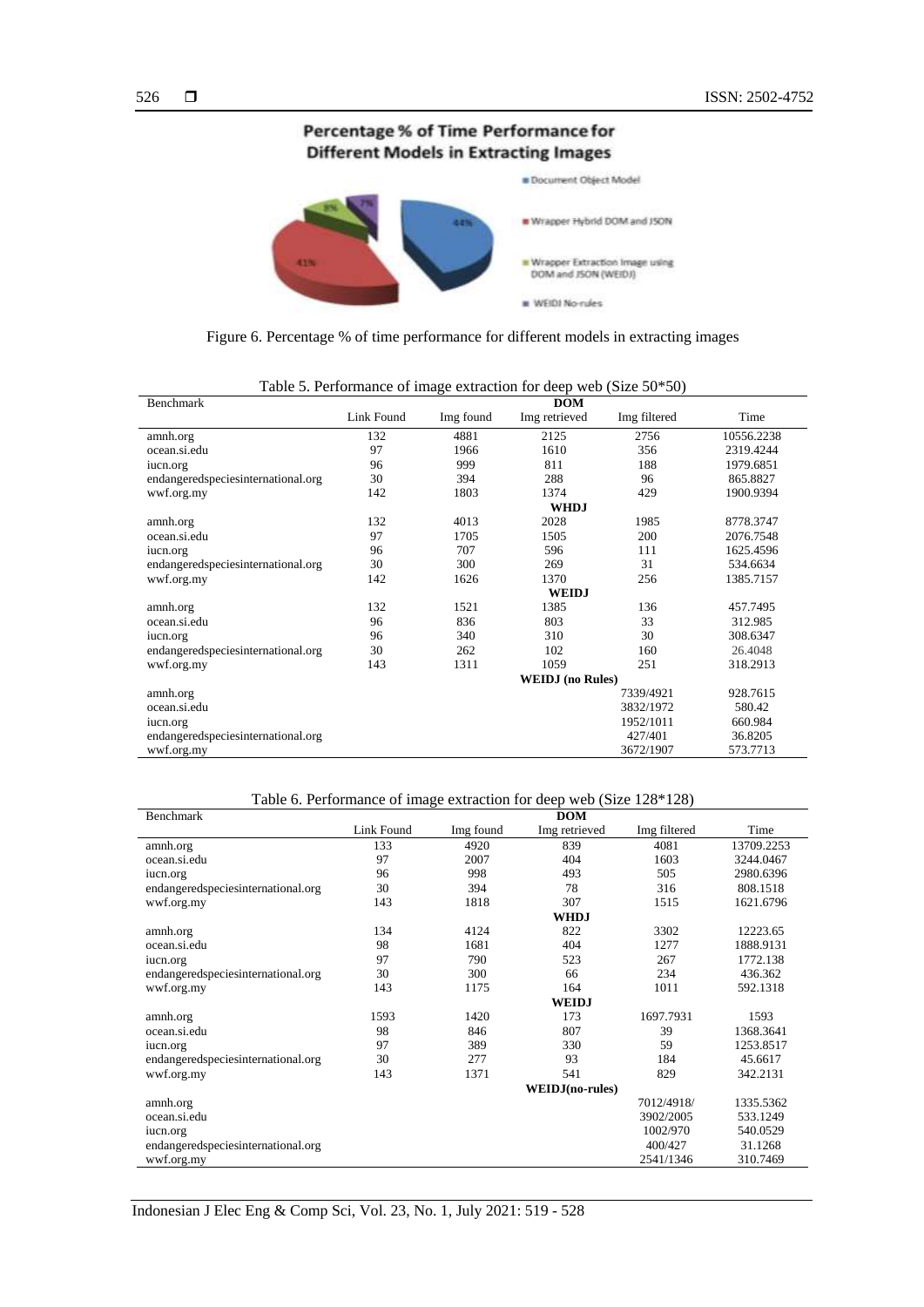#### **4. CONCLUSION**

In this paper, we have described a model for web data extraction programs, which provides an offer potential web data extraction for users. Among 17 websites that we used for the evaluation experiment, the experimental work discusses the extraction from five websites and the level of extraction is focusing on deep web. It can be operated by the action of users in clicking and pointing the cursor to search the web address after inserting the web *url*. This experiment shows that our proposed wrapper is able to reduce user's burdern in writing any configuration file due to different structure of each web page although it is in the same website. An important part of our work was the model of web data extraction, the execution time of extraction become longer especially in extracting a large numbers of images due to contain the noisy images also. Majority of the techniques convert the website into DOM tree so that they can be analyzed to identify noises by removing the unrelated elements. The extraction time becomes longer so an alternative have been conducted to decrease the execution time by applying JSON in WHDJ. An improved algorithm and better solution in dealing with the ever expanding data size, which would further complicate the processing of the data, should be invented. After the extraction is successful the images and related information will be saved in a database as a structured format. This information can be used for further action such as decision making. The one relevant of this extraction process is the execution time is reduce and the image's filenames will be reindexed. In future work, we are planning to extend this research work in focusing extraction from multi deep websites. The performance of images extraction will influence the time for execution process and the impact of the study for the nation and community is the extraction of semi-structured data that can be used for managing and analyzing the characteristics of elements.

#### **ACKNOWLEDGEMENTS**

I sincerely thank all those who helped me in completing this task especially Biasiswa Universiti Malaysia Terengganu (BUMT).

#### **REFERENCES**

- [1] S. Z. Z. Abidin, N. M. Idris, A. H. Husain, "Extraction and classification of unstructured data in WebPages for structured multimedia database via XML," *International Conference on Information Retrieval & Knowledge Management (CAMP)*, 2010, pp. 44-49, doi: 10.1109/INFRKM.2010.5466948.
- [2] D. Cai, S. Yu, J. Wen, W. Ma, "VIPS: A Vision-Based Page Segmentation Algorithm," *Book VIPS: a vision-based page segmentation algorithm*, Microsoft technical report, MSR-TR-2003-79, 2003.
- [3] Z. Cai, J. Liu, L. Xu, C. Yin, J. Wang, "A Vision Recognition Based Method for Web Data Extraction," *Computer Science*, 2017.
- [4] Chia-Hui Chang, Shih-Chien Kuo, "Olera: semisupervised Web-data extraction with visual support," *IEEE Intelligent Systems*, vol. 19, no. 6, pp. 56-64, Nov.-Dec. 2004, doi: 10.1109/MIS.2004.71.
- [5] Chia-Hui Chang, Shao-Chen Lui, "IEPAD: Information Extraction Based on Pattern Discovery," *Book IEPAD: Information extraction based on pattern discovery'ACM,* pp. 681-688, 2001.
- [6] M. Citra, A. A. Banu, "Deep Web Data Extraction Based on URL and Domain Classification," *ISAACA Journal,* vol. 4, pp. 1-4, 2015,
- [7] V. Crescenzi, G. Mecca, P. Merialdo, "Roadrunner: Towards Automatic Data Extraction from Large Web Sites," *Book Roadrunner: Towards automatic data extraction from large web sites,* pp. 109-118, 2001.
- [8] N. Derouiche, B. Cautis, T. Abdessalem, "Automatic Extraction of Structured Web Data with Domain Knowledge," *IEEE 28th International Conference on Data Engineering*, 2012, pp. 726-737, doi: 10.1109/ICDE.2012.90.
- [9] Y. Fang, X. Xie, X. Zhang, R. Cheng, Z, Zhang, "STEM: A Suffix Tree-Based Method for Web Data Records Extraction," *Knowledge and Information Systems,* vol. 55, no. 2, pp. 305-331, 2018.
- [10] P. Gulati, M. Yadav, "A Novel Approach for Extracting Pertinent Keywords for Web Image Annotation using Semantic Distance and Euclidean Distance," *Software Engineering,* pp. 173-183, 2019.
- [11] D. T. Hai, "A Novel Integer Linear Programming Formulation for Designing Transparent WDM Optical Core Networks," *International Conference on Advanced Technologies for Communications ATC*, 2019, pp. 273-277, doi: 10.1109/ATC.2019.8924515.
- [12] J. Hammer, G. Molina, H. Cho, R. Aranha, A. Crespo, "A.: 'Extracting Semistructured Information from the Web," Standford Infolab Publication Server, 1997.
- [13] C. N. Hsu, M. T. Dung, "Generating Finite-State Transducers for Semi-Structured Data Extraction from The Web," *Information Systems*, vol. 23, no. 8, pp. 521-538, 1998, doi: https://doi.org/10.1016/S0306-4379(98)00027-1.
- [14] R.Jefferson, A.Connell, and O. Jefferson, "Web Data Extraction", Lens.org, "Web Data Extraction", accessed 21 April 2021.
- [15] P. Jimenez, R. Corchuelo, "On Learning Web Information Extraction Rules with TANGO," *Information Systems*, vol. 62, pp. 74-103, 2016, doi: https://doi.org/10.1016/j.is.2016.05.003.